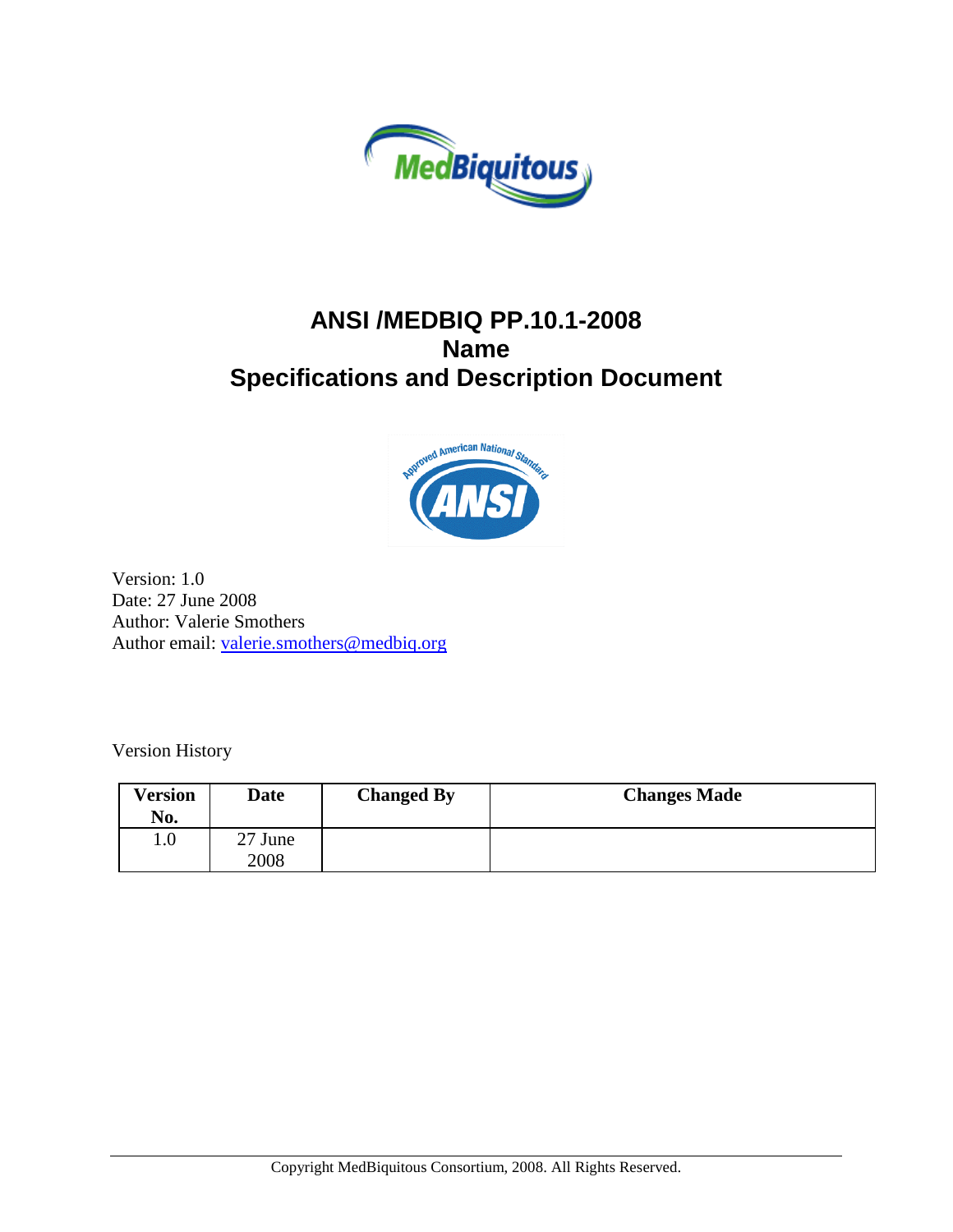## <span id="page-1-0"></span>**MedBiquitous Consortium XML Public License and Terms of Use**

MedBiquitous XML (including schemas, specifications, sample documents, Web services description files, and related items) is provided by the copyright holders under the following license. By obtaining, using, and or copying this work, you (the licensee) agree that you have read, understood, and will comply with the following terms and conditions.

The Consortium hereby grants a perpetual, non-exclusive, non-transferable, license to copy, use, display, perform, modify, make derivative works of, and develop the MedBiquitous XML for any use and without any fee or royalty, provided that you include the following on ALL copies of the MedBiquitous XML or portions thereof, including modifications, that you make.

- 1. Any pre-existing intellectual property disclaimers, notices, or terms and conditions. If none exist, the following notice should be used: "Copyright © [date of XML release] MedBiquitous Consortium. All Rights Reserved. http://www.medbiq.org"
- 2. Notice of any changes or modification to the MedBiquitous XML files.
- 3. Notice that any user is bound by the terms of this license and reference to the full text of this license in a location viewable to users of the redistributed or derivative work.

In the event that the licensee modifies any part of the MedBiquitous XML, it will not then represent to the public, through any act or omission, that the resulting modification is an official specification of the MedBiquitous Consortium unless and until such modification is officially adopted.

THE CONSORTIUM MAKES NO WARRANTIES OR REPRESENTATIONS, EXPRESS OR IMPLIED, WITH RESPECT TO ANY COMPUTER CODE, INCLUDING SCHEMAS, SPECIFICATIONS, SAMPLE DOCUMENTS, WEB SERVICES DESCRIPTION FILES, AND RELATED ITEMS. WITHOUT LIMITING THE FOREGOING, THE CONSORTIUM DISCLAIMS ANY IMPLIED WARRANTIES OF MERCHANTABILITY OR FITNESS FOR A PARTICULAR PURPOSE AND ANY WARRANTY, EXPRESS OR IMPLIED, AGAINST INFRINGEMENT BY THE MEDBIQUITOUS XML OF ANY THIRD PARTY PATENTS, TRADEMARKS, COPYRIGHTS OR OTHER RIGHTS. THE LICENSEE AGREES THAT ALL COMPUTER CODES OR RELATED ITEMS PROVIDED SHALL BE ACCEPTED BY LICENSEE "AS IS". THUS, THE ENTIRE RISK OF NON-PERFORMANCE OF THE MEDBIQUITOUS XML RESTS WITH THE LICENSEE WHO SHALL BEAR ALL COSTS OF ANY SERVICE, REPAIR OR CORRECTION.

IN NO EVENT SHALL THE CONSORTIUM OR ITS MEMBERS BE LIABLE TO THE LICENSEE OR ANY OTHER USER FOR DAMAGES OF ANY NATURE, INCLUDING, WITHOUT LIMITATION, ANY GENERAL, DIRECT, INDIRECT, INCIDENTAL, CONSEQUENTIAL, OR SPECIAL DAMAGES, INCLUDING LOST PROFITS, ARISING OUT OF ANY USE OF MEDBIQUITOUS XML.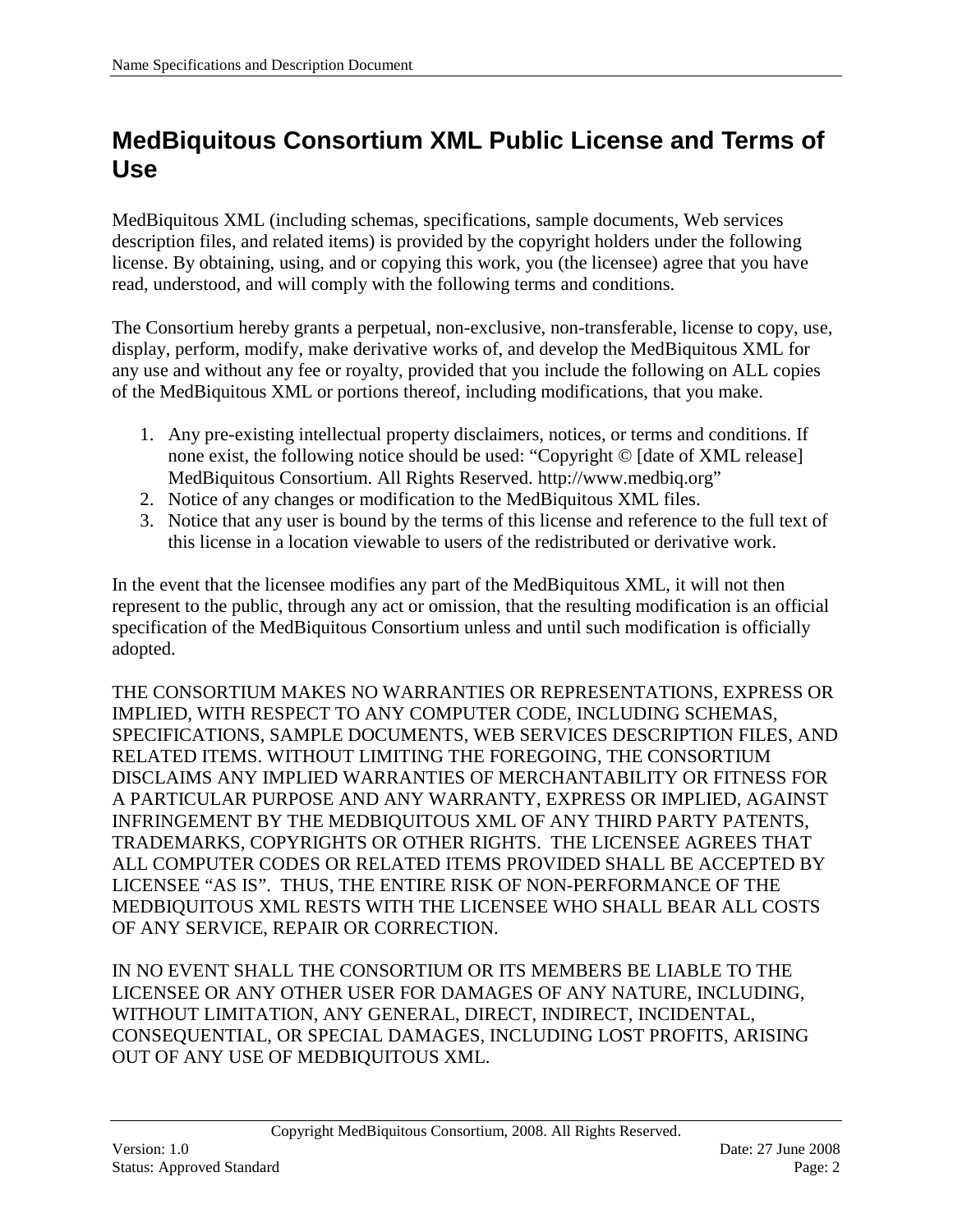LICENSEE SHALL INDEMNIFY THE CONSORTIUM AND EACH OF ITS MEMBERS FROM ANY LOSS, CLAIM, DAMAGE OR LIABILITY (INCLUDING, WITHOUT LIMITATION, PAYMENT OF ATTORNEYS' FEES AND COURT COSTS) ARISING OUT OF MODIFICATION OR USE OF THE MEDBIQUITOUS XML OR ANY RELATED CONTENT OR MATERIAL BY LICENSEE.

LICENSEE SHALL NOT OBTAIN OR ATTEMPT TO OBTAIN ANY PATENTS, COPYRIGHTS OR OTHER PROPRIETARY RIGHTS WITH RESPECT TO THE MEDBIQUITOUS XML.

THIS LICENSE SHALL TERMINATE AUTOMATICALLY IF LICENSEE VIOLATES ANY OF ITS TERMS AND CONDITIONS.

The name and trademarks of the MedBiquitous Consortium and its members may NOT be used in advertising or publicity pertaining to MedBiquitous XML without specific, prior written permission. Title to copyright in MedBiquitous XML and any associated documentation will at all times remain with the copyright holders.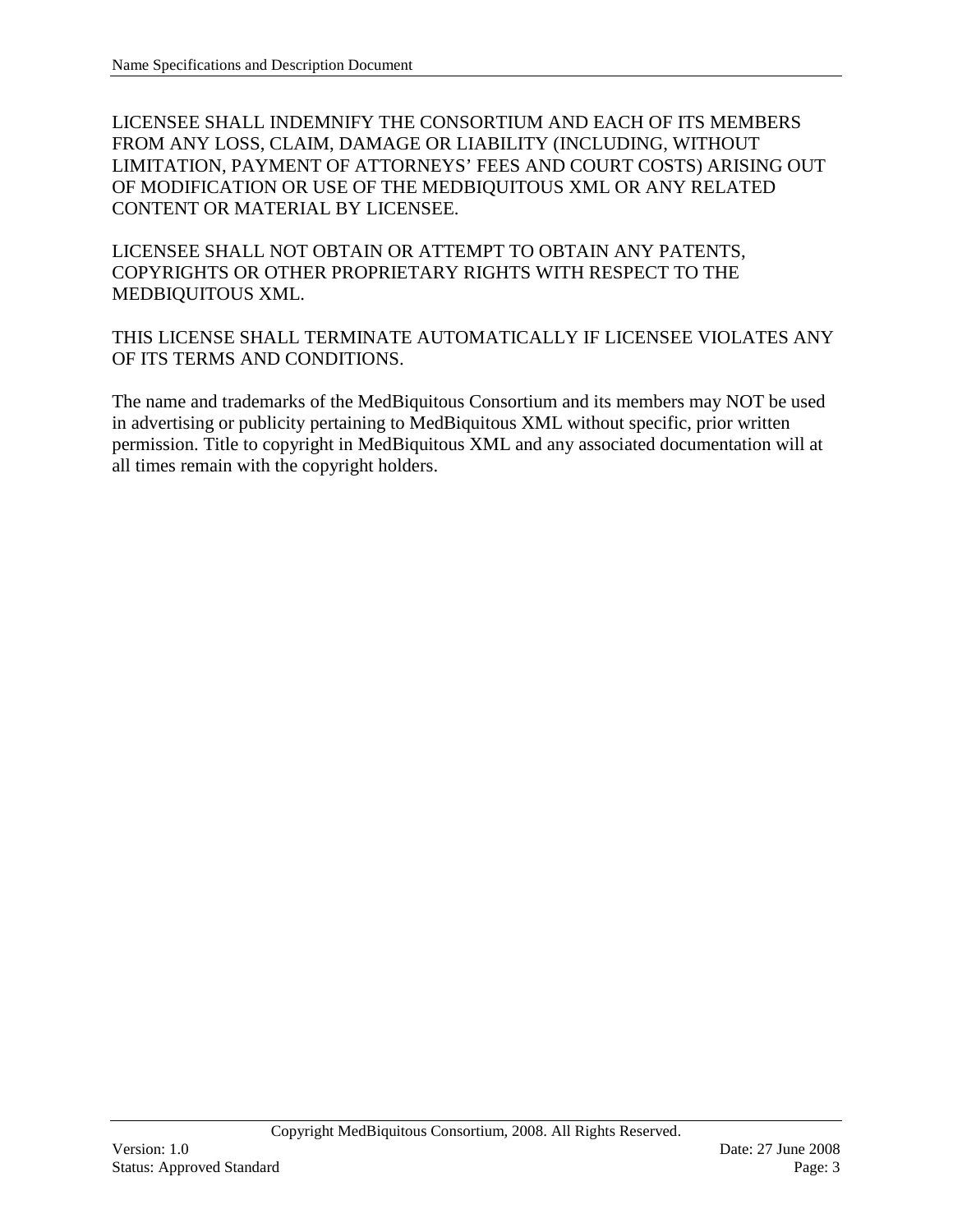# **Table of Contents**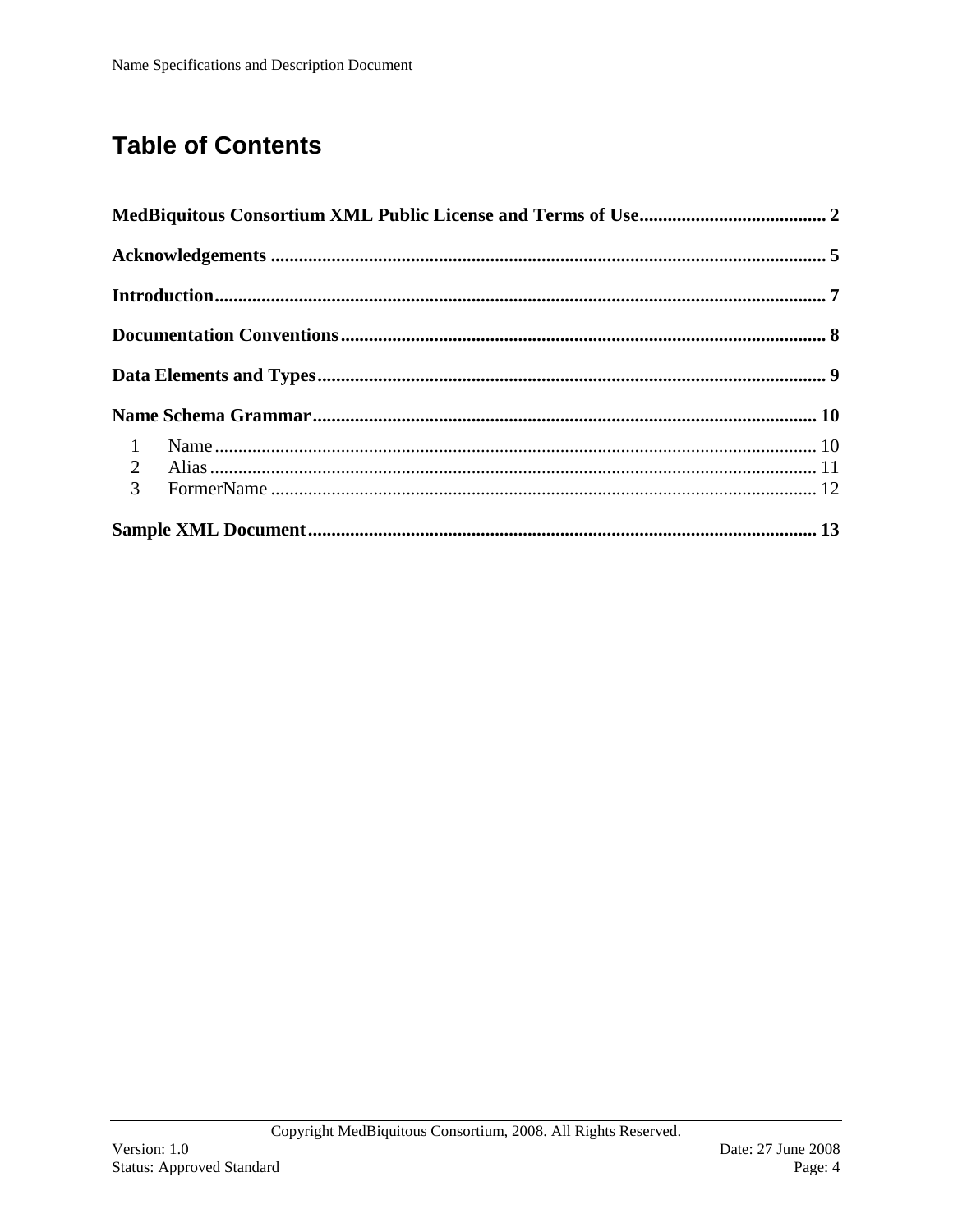## <span id="page-4-0"></span>**Acknowledgements**

MedBiquitous wishes to acknowledge the help of the MedBiquitous Professional Profile Working Group members, staff, and other individuals that contributed to the creation of this document, including:

- Archana Aida, American Board of Pediatrics
- Skip Bartolanzo, American Board of Pediatrics
- David Breeskin, American College of Radiology
- Tom Brantigan, TMA Resources
- Louis Brown, American College of Radiology
- Susan Bush, Federation of State Medical Boards
- Jose Cayere, American College of Radiology
- Shyuan Cho, American Society for Clinical Oncology
- Todd Freter, Sun Microsystems
- Peter Greene, MD, MedBiquitous
- Terry Hardin, IBM
- Rob Hawkins, American Board or Medical Specialties
- Marcia Hendershot, American College of Radiology
- David Hooper, Federation of State Medical Boards
- Jim Jahrling, American Board of Medical Specialties
- Mohamoud Jibrell, American Psychiatric Association
- Paul Jolly, Association of American Medical Colleges
- Donald Jones, American College of Chest Physicians
- Wayne Koch, MD, American Head and Neck Society
- David Krusch, American College of Surgeons
- Jon McBride, CorMed
- Laura Martin, American Board of Pediatrics
- Kathy McGree, European Association for Cardio-thoracic Surgery
- Joseph O'Conner, Educational Commission for Foreign Medical Graduates
- Jody Poet, MedBiquitous
- Monica Quiroz, American Medical Association
- Kelly Reddick, American Board of Pediatrics
- Pam Shellner, American Association of Critical Care Nurses
- Valerie Smothers, MedBiquitous
- Cyndi Streun, Federation of State Medical Boards
- Howard Tanzman, American College of Surgeons
- Todd Tischendorf, CE City
- Toby Vandermark, American Board of Pediatrics
- Deborah Whippen, American Society for Clinical Oncology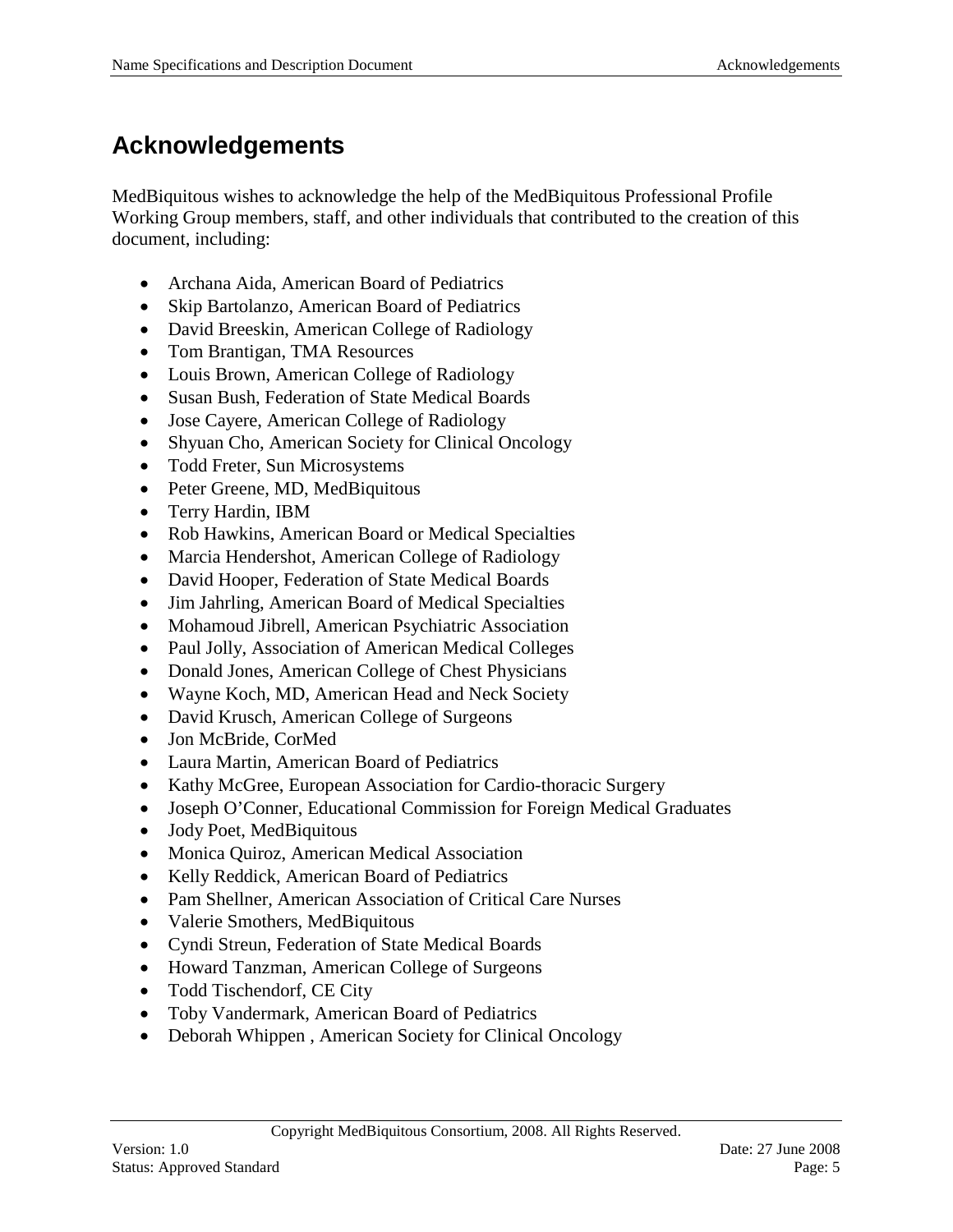Joel Farrell, IBM, Chair of the MedBiquitous Consortium Technical Steering Committee, and Scott Hinkelman, IBM, Web Services Technology Architect for the MedBiquitous Consortium have contributed their expertise to ensure that this specification is well-designed and interoperable with related industry standards.

Other XML schema were reviewed in the creation of this schema, specifically the HR-XML Person Name Schema and Specification. For more information, visit [http://ns.hr-xml.org/2\\_0/HR-XML-2\\_0/CPO/PersonName.pdf.](http://ns.hr-xml.org/2_0/HR-XML-2_0/CPO/PersonName.pdf)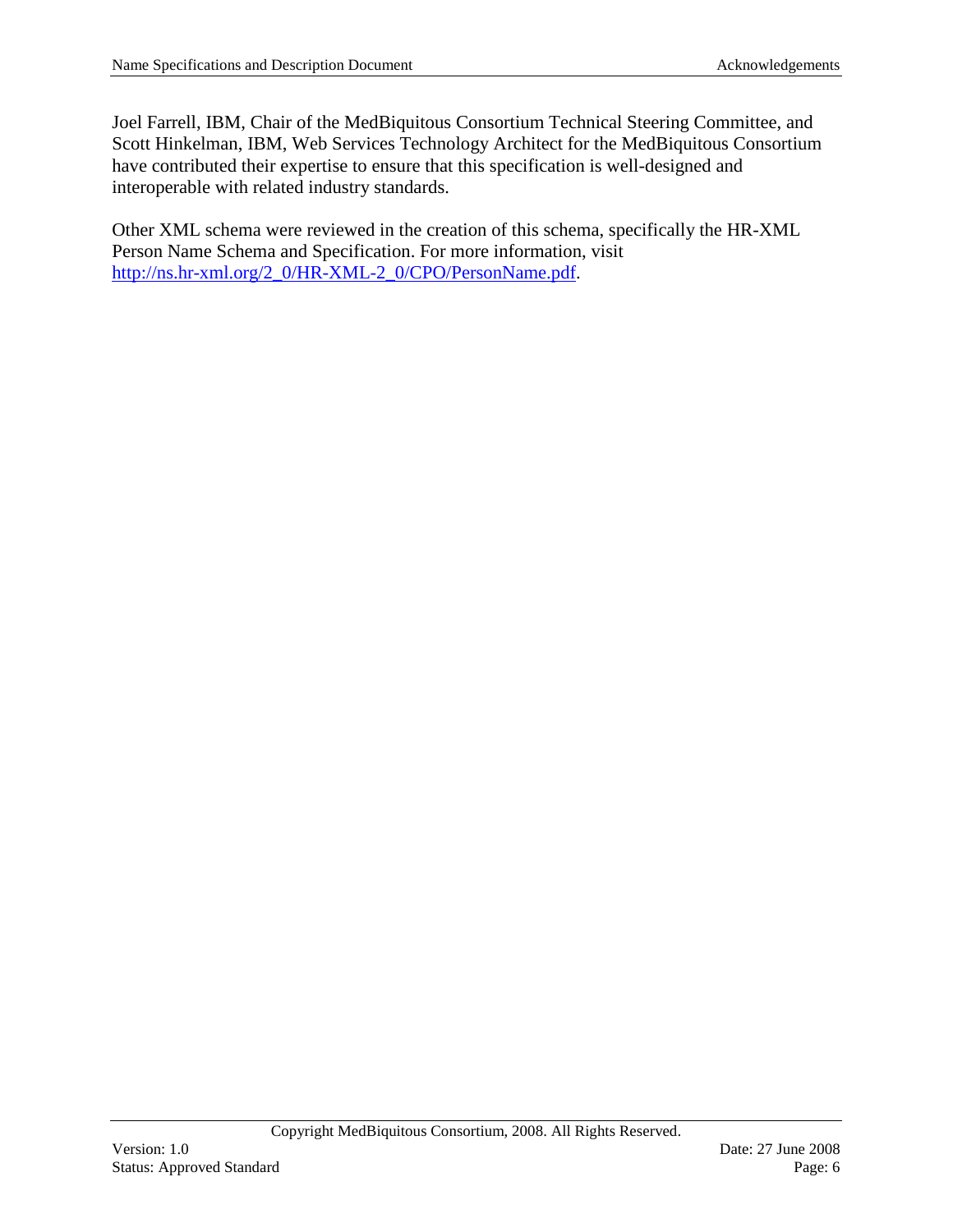### <span id="page-6-0"></span>**Introduction**

This document describes the MedBiquitous Name XML Schema in detail. It is intended for use by any one who wants to exchange person name information based on this specification. The status of the document is indicated at the bottom of the page; draft documents are subject to review and approval through the MedBiquitous ANSI-accredited process (see [http://medbiq.org/working\\_groups/consortium\\_process/MedBiquitousANSIProcess.pdf](http://medbiq.org/working_groups/consortium_process/MedBiquitousANSIProcess.pdf) ).

The objective of this Name Schema is to provide a data structure that allows one to represent a person name in a standard format. It can be used alone or imported into other XML schema that must represent person names. It is designed to be highly reusable.

Name data is essential to professional societies, certifying boards, licensing boards, universities, and industry partners and is often exchanged among these entities for many purposes. A standard format for this data will simplify business processes for these organizations and could reduce administrative costs as well.

We encourage the use of this schema within other schema.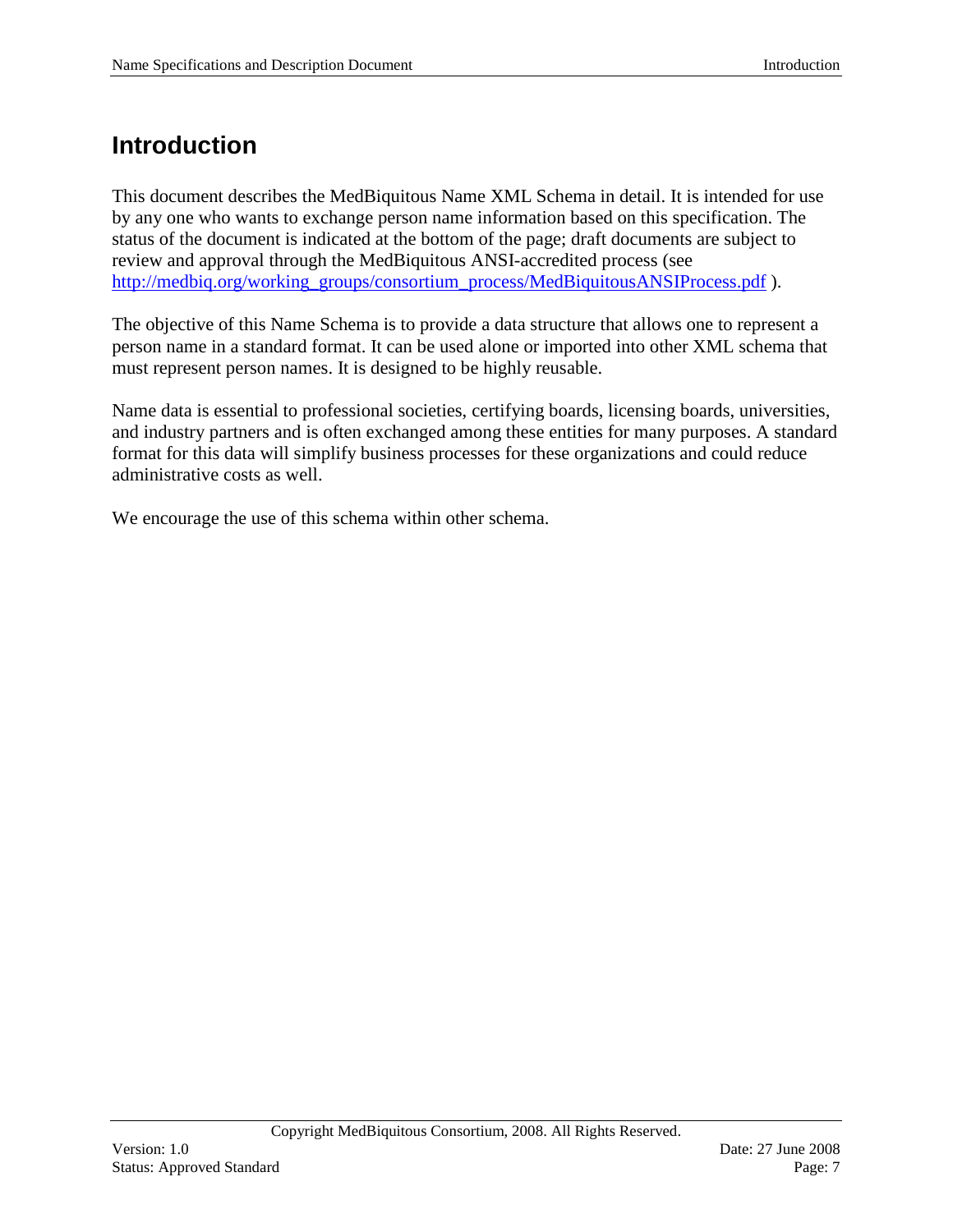## <span id="page-7-0"></span>**Documentation Conventions**

This document uses the following conventions.

| <b>Documentation Conventions</b> |  |
|----------------------------------|--|
|----------------------------------|--|

| <b>Convention</b>             | <b>Description</b>                                                                     |
|-------------------------------|----------------------------------------------------------------------------------------|
| monospaced type               | Sample XML tags, code, schema, or portion<br>thereof                                   |
| <b>BoldText</b>               | When used with an XML tag name, indicates<br>that the element contains sub-elements    |
| <i><b>Italicized Text</b></i> | When used in an XML tag description, an<br>attribute of the XML tag.                   |
| Tag description               | Shading indicated that the tag is further<br>described in a later part of the document |

The following graphical standards are used for the XML diagrams in this document.



*Graphical Standards from TIBCO's Turbo XML, Copyright TIBCO Software Inc.*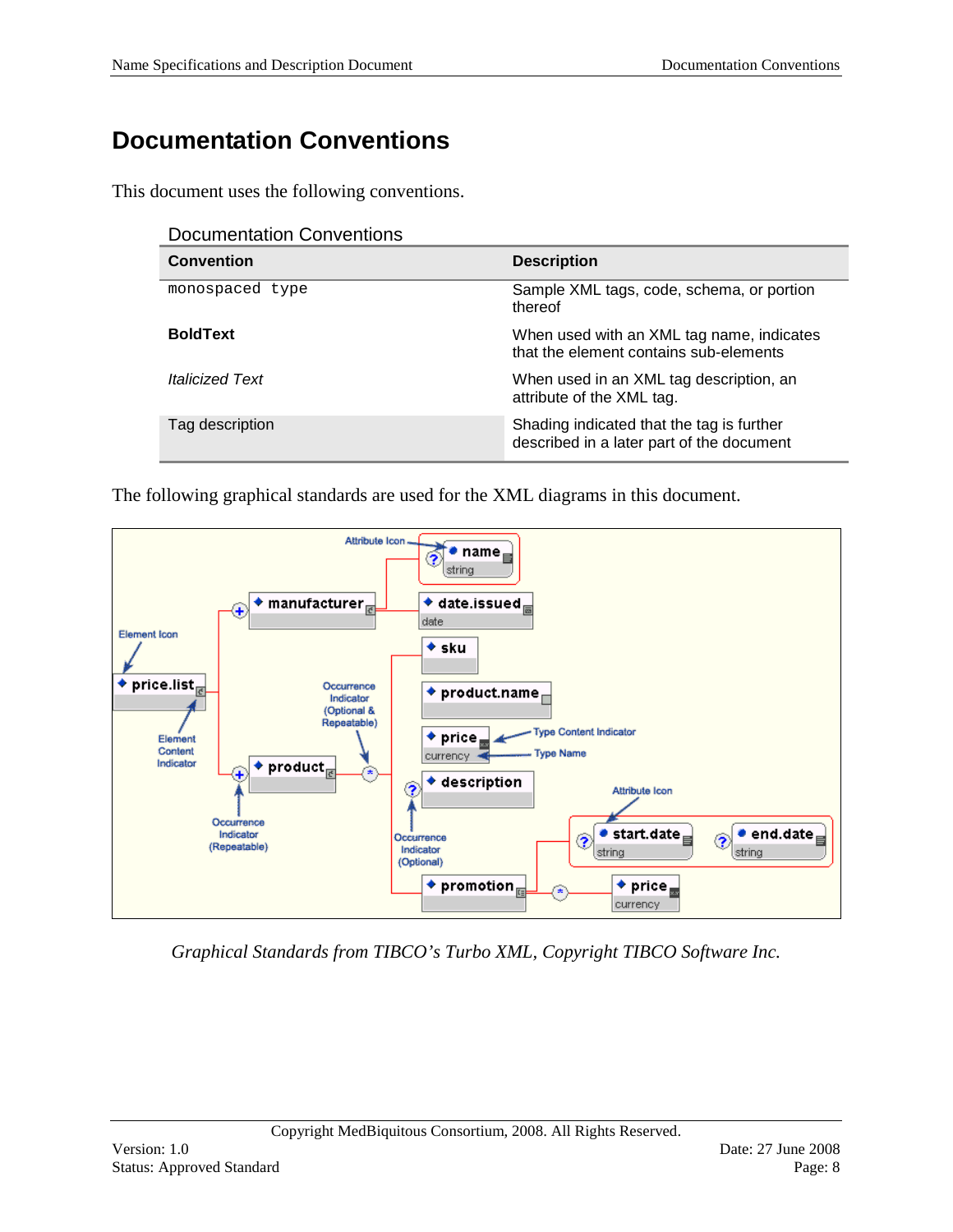## <span id="page-8-0"></span>**Data Elements and Types**

The Name schema includes the following data elements.

- 1. Name
- 2. FormattedName
- 3. Title
- 4. GivenName
- 5. FamilyName
- 6. GenerationIdentifier
- 7. Degree
- 8. Alias
- 9. FormerName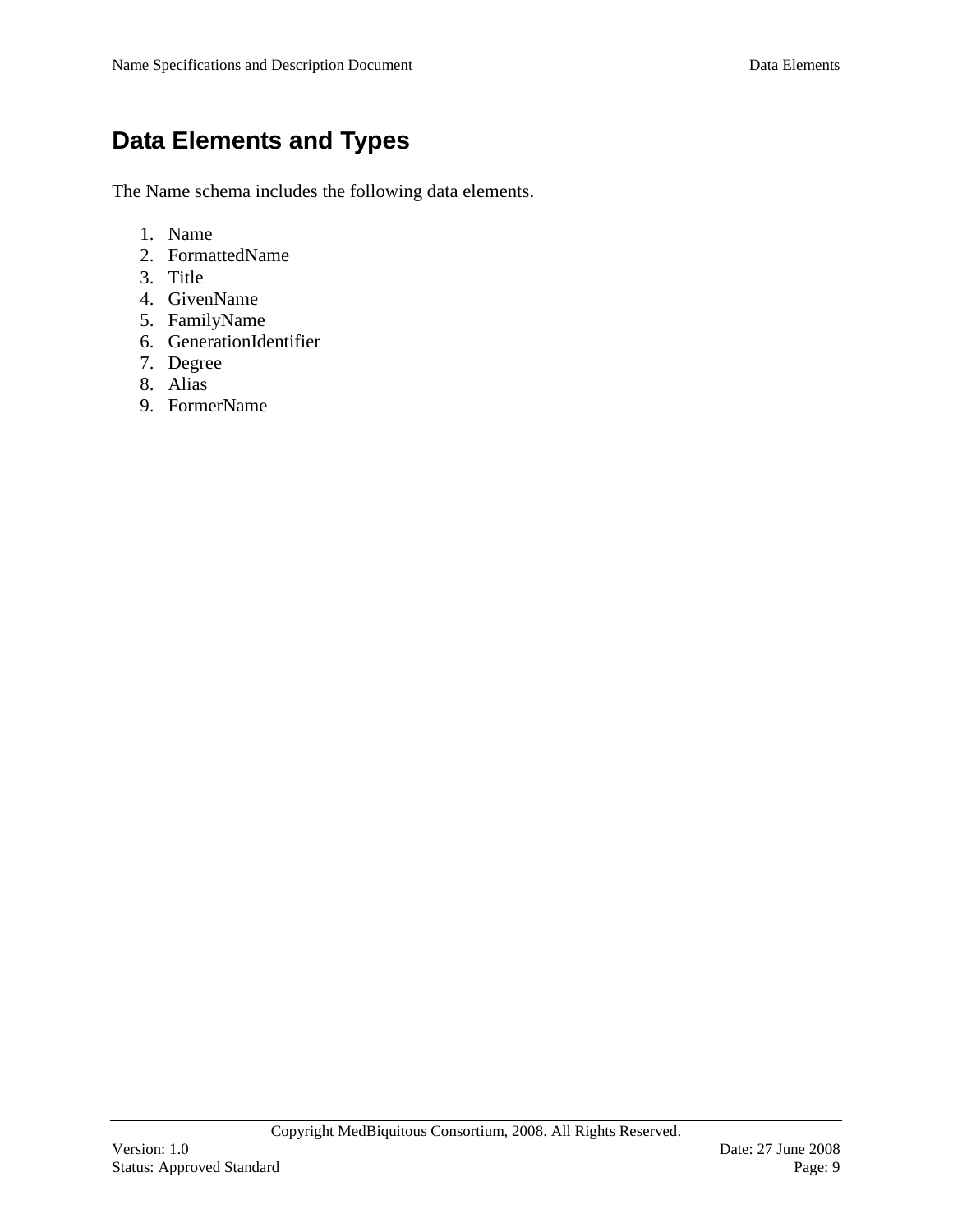### <span id="page-9-0"></span>**Name Schema Grammar**

The following sections explain the Name schema grammar. Values in bold under XML Tags column indicate that the element has sub-elements.

The XML schema is available online at [http://ns.medbiq.org/name/v1/.](http://ns.medbiq.org/name/v1/)

Datatypes not otherwise defined in the document, such as date, refer to datatypes defined within the XML 1.0 technical specification. For information on these datatypes, see the W3C Extensible Markup Language (XML) 1.0 (Fourth Edition).

#### <span id="page-9-1"></span>*1 Name*

Name is the root element of the schema. It contains subelements that define a single individual's name.



#### Name Information

| Element       | Description                                                                                                                                            | Required | <b>Multiplicity</b> | Datatype           |
|---------------|--------------------------------------------------------------------------------------------------------------------------------------------------------|----------|---------------------|--------------------|
| <b>Name</b>   | Name is the root element. It<br>contains sub-elements that define<br>a person's name in detail.                                                        | Required |                     | Container          |
| FormattedName | FormattedName is the<br>subelement of Name. It defines an<br>individual's name with all<br>components in the proper order.<br>FormattedName takes into | Optional | 0 or 1              | Non-null<br>String |

Copyright MedBiquitous Consortium, 2008. All Rights Reserved.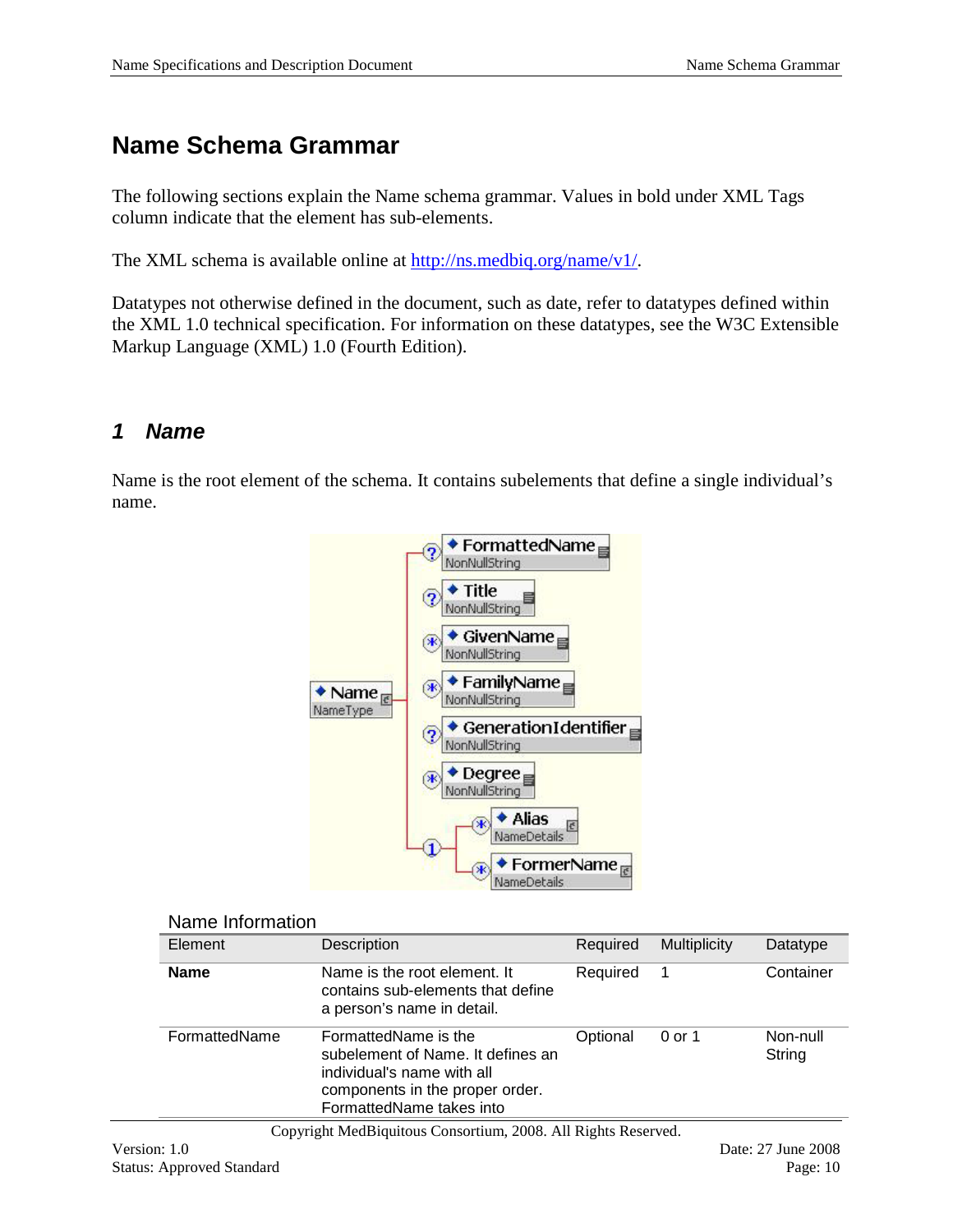| Element              | Description                                                                                                                                                                                                                                                                               | Required | <b>Multiplicity</b> | Datatype           |
|----------------------|-------------------------------------------------------------------------------------------------------------------------------------------------------------------------------------------------------------------------------------------------------------------------------------------|----------|---------------------|--------------------|
|                      | account cultural issues regarding<br>order that are not addressed by<br>name components (first name,<br>middle name, family name) alone.                                                                                                                                                  |          |                     |                    |
| Title                | Title is the subelement of Name. It<br>defines a title of courtesy,<br>honorific title, or professional title<br>to be used with the individual's<br>name. For example, Mr., Ms.,<br>Professor.                                                                                           | Optional | 0 or 1              | Non-null<br>String |
| GivenName            | GivenName is the subelement of<br>Name. It defines a person's first<br>name or given name. For<br>example, John. If there are<br>multiple occurrences, the order is<br>implied by the order of<br>appearance. For example, a<br>middle name may be represented<br>as a second given name. | Optional | 0 or more           | Non-null<br>String |
| FamilyName           | FamilyName is the subelement of<br>Name. It defines a person's last<br>name or family name. If there are<br>multiple occurrences, the order is<br>implied by the order of<br>appearance. If an individual has<br>one name only, use FamilyName<br>to indicate that name.                  | Optional | 0 or more           | Non-null<br>String |
| GenerationIdentifier | GenerationIdentifier is the<br>subelement of Name. It<br>distinguishes family members with<br>the same name. For example, Jr,<br>Sr., III.                                                                                                                                                | Optional | 0 or 1              | Non-null<br>String |
| Degree               | Degree is the subelement of<br>Name. It defines degree<br>abbreviations to be appended to a<br>person's name. For example, MD,<br>PhD, and RN.                                                                                                                                            | Optional | 0 or more           | Non-null<br>String |
| <b>Alias</b>         | Alias is the subelement of Name.<br>It defines an additional name by<br>which the person is known.                                                                                                                                                                                        | Optional | 0 or more           | Container          |
| <b>FormerName</b>    | FormerName is the subelement of<br>Name. It defines a previous name,<br>such as a maiden name.                                                                                                                                                                                            | Optional | 0 or more           | Container          |

### <span id="page-10-0"></span>*2 Alias*

Alias is the subelement of Name. It defines an additional name by which the person is known.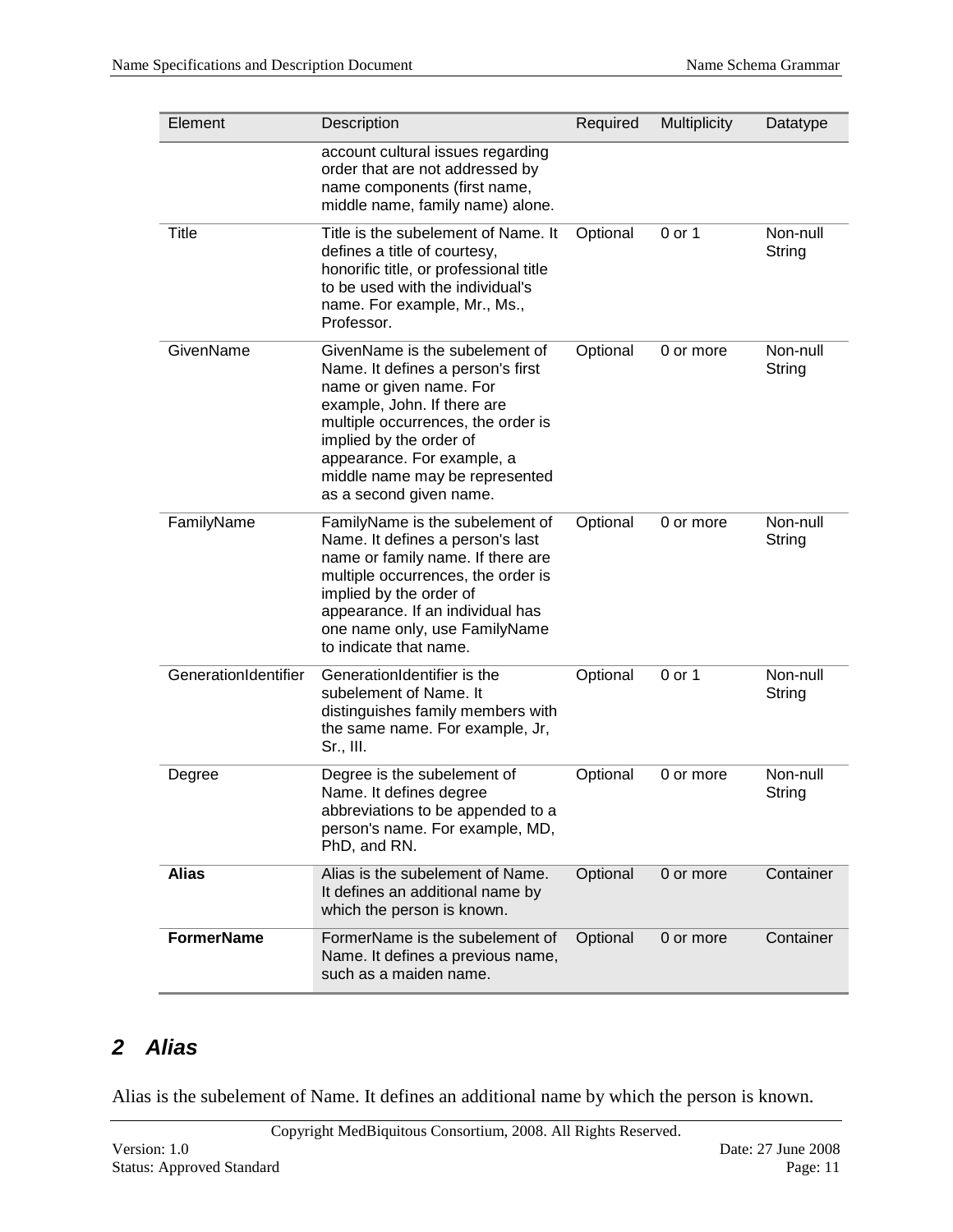

For descriptions of the Alias subelements, see the Name section.

#### <span id="page-11-0"></span>*3 FormerName*

FormerName is a subelement of the root element Name. FormerName defines a previous name, such as a maiden name.



For descriptions of the FormerName subelements, see the Name section.